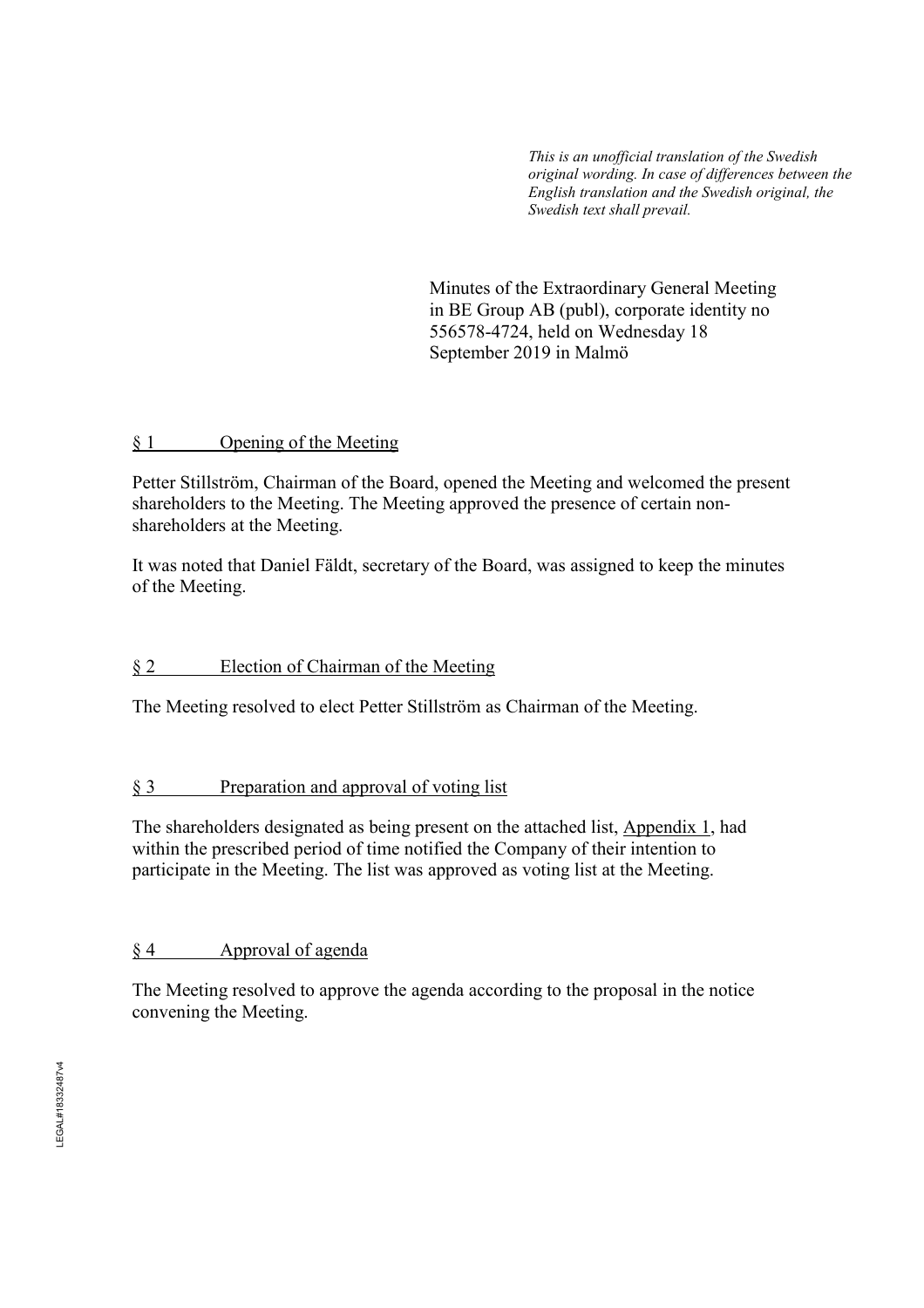### § 5 Election of one or two person/s to approve the minutes

Martin Nilsson was appointed to approve the minutes together with the Chairman of the Meeting.

# § 6 Determination of whether the Meeting has been duly convened

It was informed that a notice convening the Meeting had been inserted in Post- och Inrikes Tidningar (*the "Swedish Official Gazette"*) and published on the Company's website on 28 August 2019 and that advertisement regarding the convening notice had been inserted in Svenska Dagbladet on the same date. The Meeting was declared to be duly convened.

# § 7 Election of Chairman of the Board

Petter Stillström presented the proposal to elect Board member Jörgen Zahlin as new Chairman of the Board for the period until the next Annual General Meeting.

The Meeting resolved to elect a new Chairman of the Board in accordance with the proposal.

It was noted that the Board members elected by the General Meeting still are Jörgen Zahlin (Chairman of the Board), Carina Andersson, Lars Olof Nilsson, Mikael Sjölund and Petter Stillström.

# § 8 Establishment of fees to the Board members

Petter Stillström presented the proposal that the Board and Committee fees that were resolved by the Annual General Meeting on 25 April 2019 shall continue to apply and shall as between Petter Stillström and Jörgen Zahlin, as applicable, be allocated pro rata in relation to their respective terms as Chairman of the Board during the time from the Annual General Meeting 2019 until the end of the next Annual General Meeting.

The Meeting resolved in accordance with the proposal.

# § 9 Closing of the Meeting

The Chairman of the Meeting closed the Meeting.